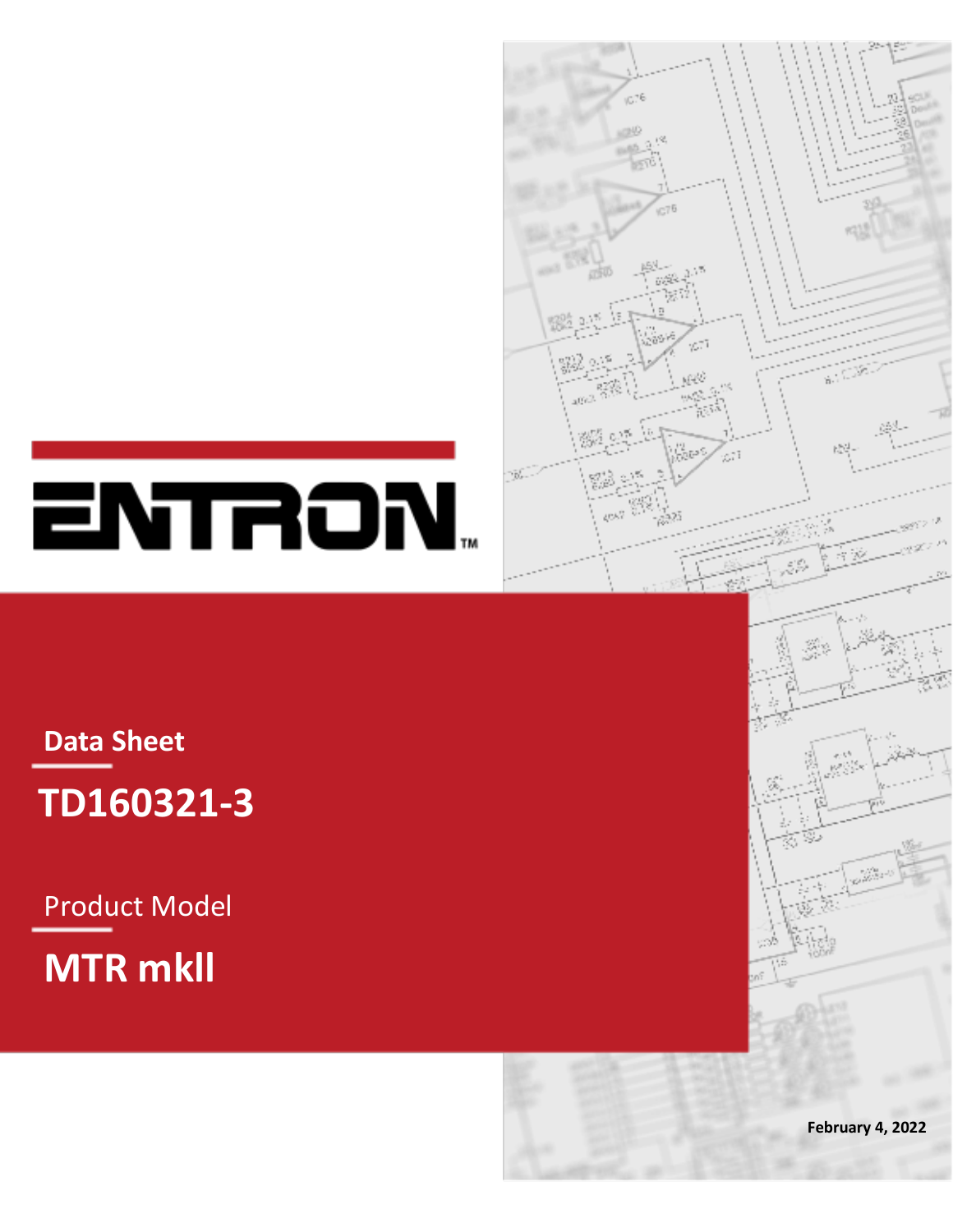# **1 Low-Cost Resistance Welding Control**



### **Cost effective – Simple to use – Flexible**

The MTR has been designed as a low cost welding control system intended for customers who are working on a tight budget but require

a high degree of accuracy. A comprehensive and easy to use set of features are built into a very compact package. The inherent

flexibility of the MTR allows it to be used in a wide range of applications including poke guns, spot welding, projection welding, seam

welding and bench welding applications. The MTR has an integrated programmer and SCR rated for applications of up to 50kVA.

| <b>Programmble Parameters</b> | <b>Range of Values</b>                                                               |  |  |  |
|-------------------------------|--------------------------------------------------------------------------------------|--|--|--|
| Mode                          | Single or Repeat.                                                                    |  |  |  |
| Heat 1                        | 0-99% Percentage of available heat range.                                            |  |  |  |
| Heat 2                        | 0-99% Percentage of available heat range.                                            |  |  |  |
| Presqueeze**                  | 0-99 Time in cycles.                                                                 |  |  |  |
| Squeeze                       | 0-99 Time in cycles.                                                                 |  |  |  |
| Weld 1                        | 0-99 Time in cycles.                                                                 |  |  |  |
| Cool 1                        | 0-99 Time in cycles.                                                                 |  |  |  |
| Weld 2                        | 0-99 Time in cycles.                                                                 |  |  |  |
| Cool 2                        | 0-99 Time in cycles, period of time between pluses of Weld 2 shen pulsation is used. |  |  |  |
| Pulses (Pulsation)            | 1-9 Number of repeat pulses of Weld 2 in the weld sequence                           |  |  |  |
| Hold                          | 0-99 Time in cycles.                                                                 |  |  |  |
| Off <sup>**</sup>             | 0-99 Time in cycles.                                                                 |  |  |  |

Copyright © 2021 BF ENTRON and/or its affiliates. All rights reserved

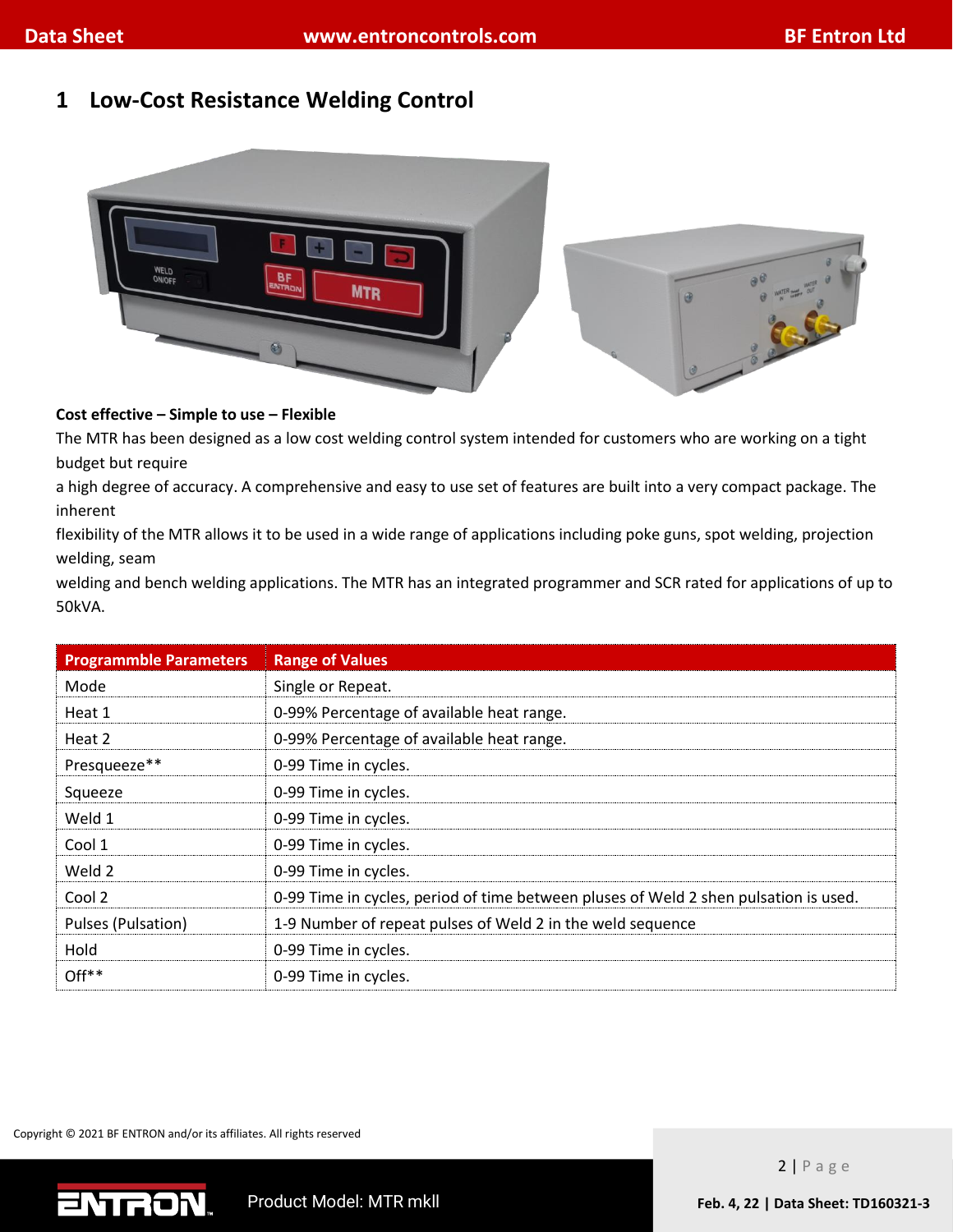| <b>General Features</b>                                              |                                             |  |
|----------------------------------------------------------------------|---------------------------------------------|--|
| Up to 8 programmes.                                                  | Low cost.                                   |  |
| Repeat Operation.                                                    | Integrated programmer.                      |  |
| Single Operation.                                                    | 24VDC inputs and outputs.                   |  |
| Seam Mode up to 10kVA maximum. (Available as a sofware option).      | Counter with optional sequence lock, can be |  |
| Note the SCR must be water coole.                                    | used as an aid to electrode management.     |  |
| Integrated SCR up to 50kVA at 20% duty cycle. (with water @5ltr/min) | Easy installation and use.                  |  |
| Integated SCR up to 25kVA at 20% duty cycle (without water)          |                                             |  |

| <b>Electrical Specifications</b>                                   |                                                                 |  |
|--------------------------------------------------------------------|-----------------------------------------------------------------|--|
| Mains voltage                                                      | 110,120,220,240,260 volts AC or<br>380,415,440,480,500 volts AC |  |
| Mians frequency                                                    | 50 Hz or 60 Hz                                                  |  |
| Duty cycle                                                         | 100% up to 10 kVA or 20% up to 50 kVA -see<br>chart over        |  |
| Load                                                               | 50 kVA maximum                                                  |  |
| Number of digital inputs                                           | 2 rated at 24 V DC < 10 mA (1 dedicate to<br>initiation)        |  |
| Number of digital outputs                                          | 2 rated at 24 V DC< 500 mA (1 dedicated to<br>WAV)              |  |
| Max ambient air temperature where applicable (with air cooled SCR) | 35°C (95°F)                                                     |  |
| Max inlet water temperature where applicable (with air cooled SCR) | 35°C (95°F)                                                     |  |

\*\*Note: these parameters will only appear if the mode is set to repeat.

Copyright © 2021 BF ENTRON and/or its affiliates. All rights reserved

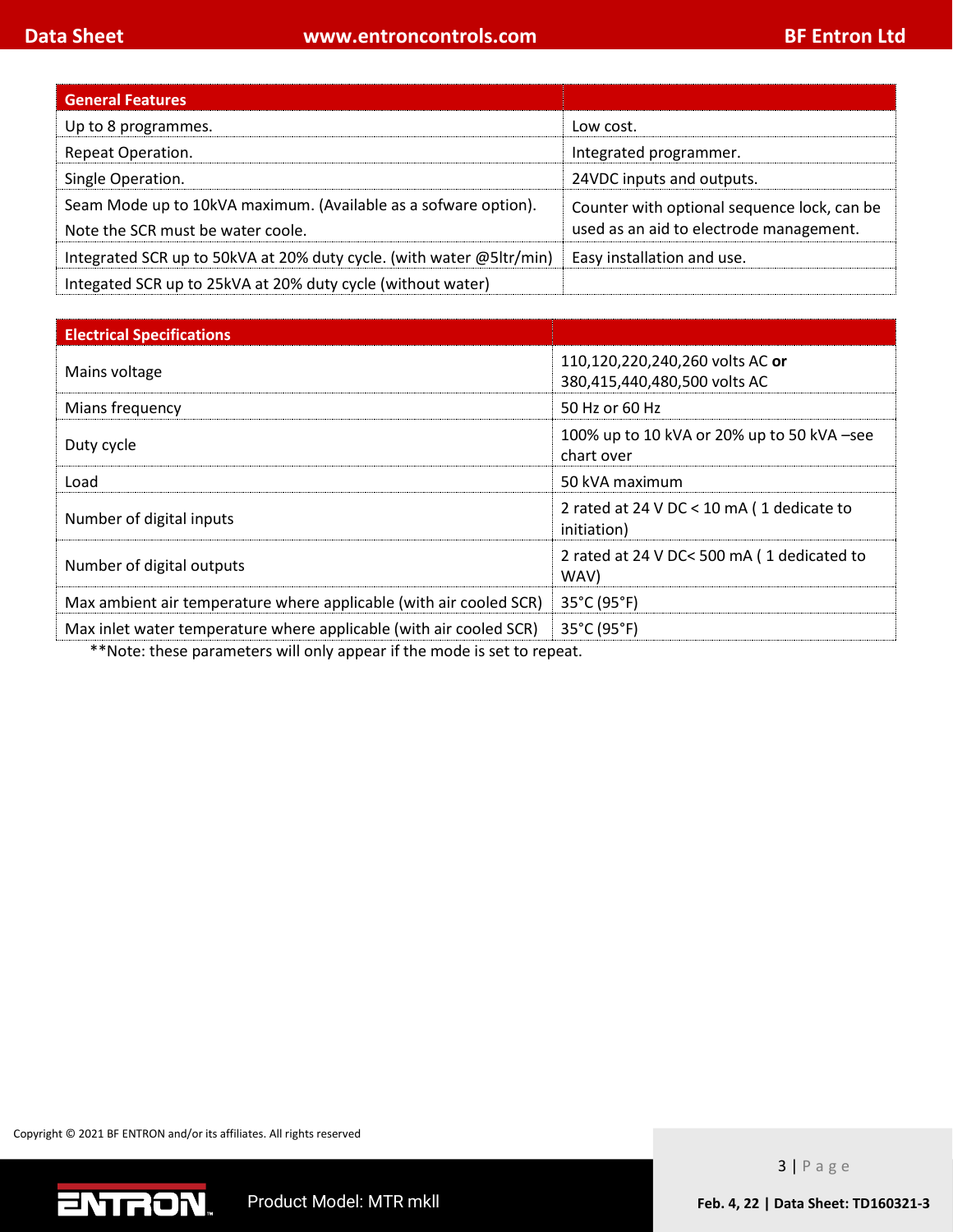



# **Note: Duty cycle definition**

The % duty cycle is defined as the total number of milliseconds of current flow (weld time) during the worst case two secondperiod.

## **Duty cycle%= (Total milliseconds of weld/2000) \*100**

#### **Dimensions:**







Copyright © 2021 BF ENTRON and/or its affiliates. All rights reserved